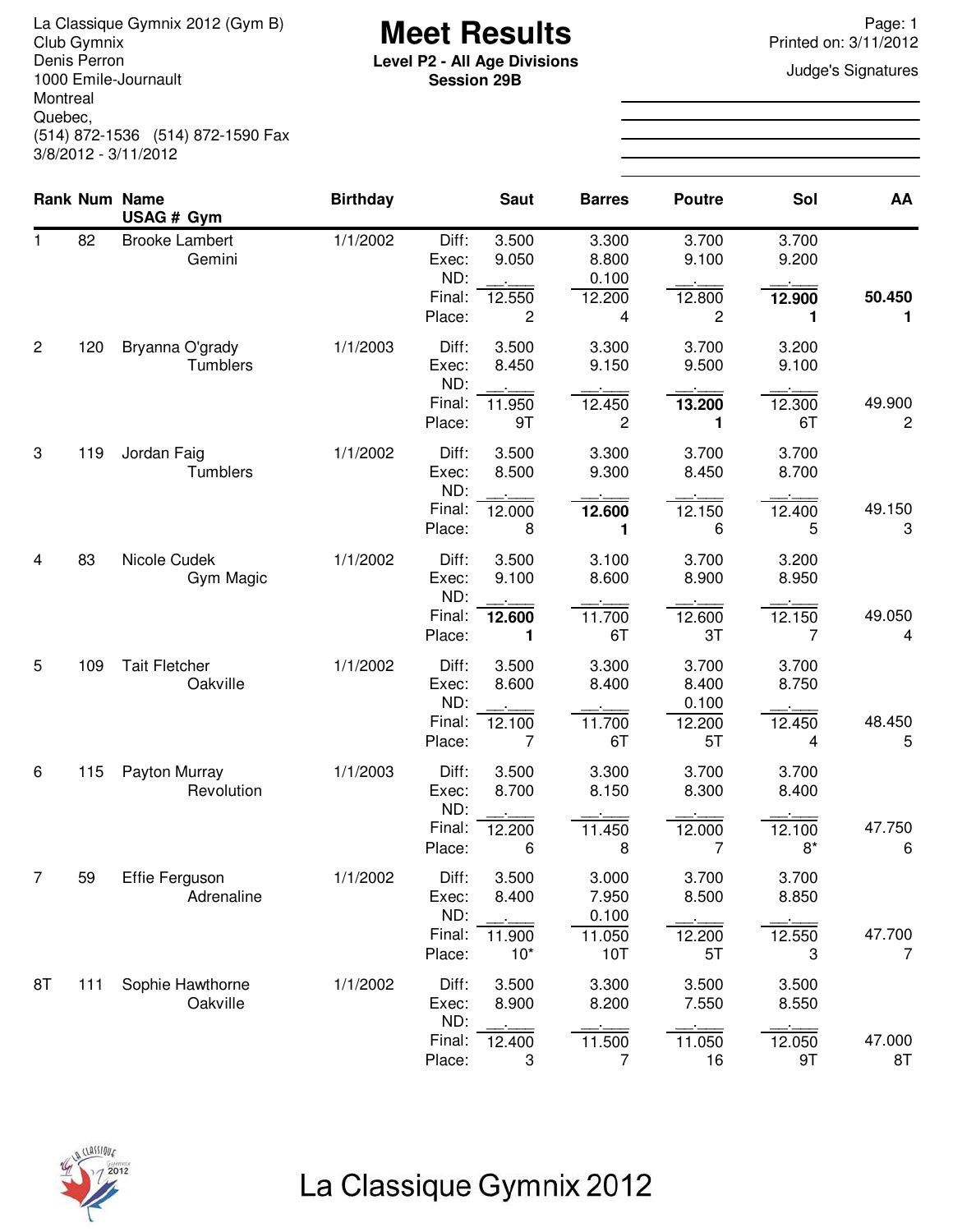**Meet Results** La Classique Gymnix 2012 (Gym B) Page: 2 Denis Perron 1000 Emile-Journault Montreal Quebec, (514) 872-1536 (514) 872-1590 Fax 3/8/2012 - 3/11/2012

**Level P2 - All Age Divisions Session 29B**

|    |     | <b>Rank Num Name</b><br>USAG # Gym  | <b>Birthday</b> |                       | <b>Saut</b>     | <b>Barres</b>  | <b>Poutre</b>              | Sol            | AA           |
|----|-----|-------------------------------------|-----------------|-----------------------|-----------------|----------------|----------------------------|----------------|--------------|
| 8T | 110 | Imogen Govan<br>Oakville            | 1/1/2002        | Diff:<br>Exec:<br>ND: | 3.500<br>8.850  | 3.700<br>7.700 | 3.500<br>7.650             | 3.700<br>8.400 |              |
|    |     |                                     |                 | Final:<br>Place:      | 12.350<br>4     | 11.400<br>9    | 11.150<br>15               | 12.100<br>$8*$ | 47.000<br>8T |
| 9  | 112 | Isabella Leschuk<br>Oakville        | 1/1/2002        | Diff:<br>Exec:<br>ND: | 3.500<br>8.750  | 3.500<br>7.200 | 3.500<br>7.900             | 3.700<br>8.900 |              |
|    |     |                                     |                 | Final:<br>Place:      | 12.250<br>5     | 10.700<br>12   | 11.400<br>12               | 12.600<br>2    | 46.950<br>9  |
| 10 | 84  | Phoenix Depaz<br>Gym Magic          | 1/1/2003        | Diff:<br>Exec:<br>ND: | 3.500<br>8.200  | 2.900<br>7.450 | 3.700<br>8.900             | 3.300<br>8.750 |              |
|    |     |                                     |                 | Final:<br>Place:      | 11.700<br>12T   | 10.350<br>15   | 12.600<br>3T               | 12.050<br>9T   | 46.700<br>10 |
| 11 | 113 | Patricia Meza<br>Oakville           | 1/1/2002        | Diff:<br>Exec:<br>ND: | 3.500<br>8.300  | 3.200<br>7.000 | 3.700<br>8.600             | 3.500<br>8.500 |              |
|    |     |                                     |                 | Final:<br>Place:      | 11.800<br>$11*$ | 10.200<br>16   | 12.300<br>4                | 12.000<br>10   | 46.300<br>11 |
| 12 | 61  | <b>Rachel Morritt</b><br>Adrenaline | 1/1/2002        | Diff:<br>Exec:<br>ND: | 3.500<br>8.450  | 3.000<br>7.650 | 3.300<br>8.000             | 3.700<br>8.100 |              |
|    |     |                                     |                 | Final:<br>Place:      | 11.950<br>9T    | 10.650<br>13T  | 11.300<br>14               | 11.800<br>13T  | 45.700<br>12 |
| 13 | 94  | Sabrina Marceau-Guellaen<br>Gymnix  | 1/1/2002        | Diff:<br>Exec:<br>ND: | 3.500<br>7.800  | 3.300<br>7.750 | 3.700<br>8.150             | 3.300<br>7.900 |              |
|    |     |                                     |                 | Final:<br>Place:      | 11.300<br>18    | 11.050<br>10T  | 11.850<br>8                | 11.200<br>15   | 45.400<br>13 |
| 14 | 118 | Juliette Chapman<br>Tumblers        | 1/1/2003        | Diff:<br>Exec:<br>ND: | 3.500<br>8.050  | 3.200<br>8.750 | 3.200<br>6.200             | 3.500<br>8.800 |              |
|    |     |                                     |                 | Final:<br>Place:      | 11.550<br>$14*$ | 11.950<br>5    | 9.400<br>22                | 12.300<br>6T   | 45.200<br>14 |
| 15 | 93  | Sofia Lyras-Bouchard<br>Gymnix      | 1/1/2002        | Diff:<br>Exec:<br>ND: | 3.500<br>8.300  | 3.300<br>9.050 | 3.700<br>5.300<br>$-0.100$ | 3.300<br>8.650 |              |
|    |     |                                     |                 | Final:<br>Place:      | 11.800<br>$11*$ | 12.350<br>3    | 8.900<br>23                | 11.950<br>11   | 45.000<br>15 |

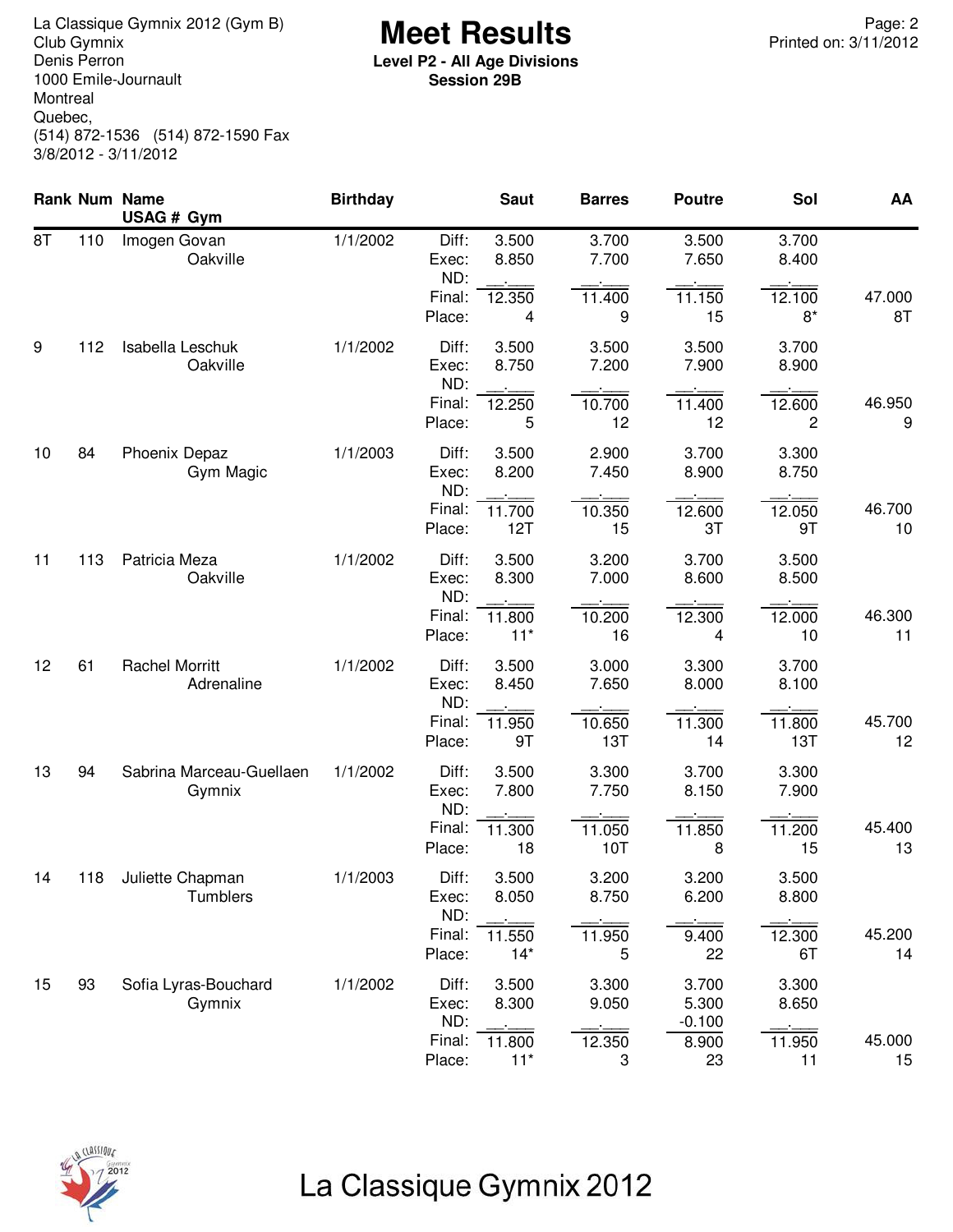**Meet Results** La Classique Gymnix 2012 (Gym B) Page: 3 Denis Perron 1000 Emile-Journault Montreal Quebec, (514) 872-1536 (514) 872-1590 Fax 3/8/2012 - 3/11/2012

**Level P2 - All Age Divisions Session 29B**

|     |     | <b>Rank Num Name</b><br>USAG # Gym   | <b>Birthday</b> |                       | <b>Saut</b>     | <b>Barres</b>           | <b>Poutre</b>   | Sol            | AA            |
|-----|-----|--------------------------------------|-----------------|-----------------------|-----------------|-------------------------|-----------------|----------------|---------------|
| 16  | 116 | Jorja-Paige Pettigrew<br>Revolution  | 1/1/2003        | Diff:<br>Exec:<br>ND: | 3.500<br>7.400  | 3.300<br>7.350          | 3.700<br>8.100  | 3.000<br>8.250 |               |
|     |     |                                      |                 | Final:<br>Place:      | 10.900<br>19    | 10.650<br>13T           | 11.800<br>9     | 11.250<br>14T  | 44.600<br>16  |
| 17  | 70  | Anne-Lee Carr<br>Campiagile          | 1/1/2003        | Diff:<br>Exec:<br>ND: | 3.500<br>8.050  | 3.100<br>6.150          | 3.700<br>8.000  | 3.300<br>8.500 |               |
|     |     |                                      |                 | Final:<br>Place:      | 11.550<br>$14*$ | 9.250<br>21             | 11.700<br>10    | 11.800<br>13T  | 44.300<br>17  |
| 18  | 71  | Pénéloppe Charron<br>Campiagile      | 1/1/2002        | Diff:<br>Exec:<br>ND: | 3.500<br>8.200  | 3.500<br>6.250          | 3.700<br>7.200  | 3.500<br>8.400 |               |
|     |     |                                      |                 | Final:<br>Place:      | 11.700<br>12T   | 9.750<br>19             | 10.900<br>$17*$ | 11.900<br>12T  | 44.250<br>18  |
| 19  | 60  | Paige Hughes<br>Adrenaline           | 1/1/2002        | Diff:<br>Exec:<br>ND: | 3.500<br>8.400  | 3.000<br>7.650<br>0.100 | 3.200<br>6.400  | 3.300<br>8.600 |               |
|     |     |                                      |                 | Final:<br>Place:      | 11.900<br>$10*$ | 10.750<br>11            | 9.600<br>21     | 11.900<br>12T  | 44.150<br>19  |
| 20T | 72  | Justine Vallée<br>Campiagile         | 1/1/2002        | Diff:<br>Exec:<br>ND: | 3.500<br>7.950  | 3.200<br>7.350          | 2.900<br>7.850  | 3.300<br>7.950 |               |
|     |     |                                      |                 | Final:<br>Place:      | 11.450<br>16T   | 10.550<br>14            | 10.750<br>18    | 11.250<br>14T  | 44.000<br>20T |
| 20T | 117 | <b>Abbey Prilesnik</b><br>Revolution | 1/1/2003        | Diff:<br>Exec:<br>ND: | 3.500<br>8.000  | 3.100<br>7.550          | 3.700<br>7.200  | 2.800<br>8.150 |               |
|     |     |                                      |                 | Final:<br>Place:      | 11.500<br>15T   | 10.650<br>13T           | 10.900<br>$17*$ | 10.950<br>16T  | 44.000<br>20T |
| 21  | 95  | Léa Marcil<br>Gymnix                 | 1/1/2002        | Diff:<br>Exec:<br>ND: | 3.500<br>8.100  | 2.800<br>7.150          | 3.500<br>7.850  | 3.100<br>7.600 |               |
|     |     |                                      |                 | Final:<br>Place:      | 11.600<br>13    | 9.950<br>17             | 11.350<br>13    | 10.700<br>17   | 43.600<br>21  |
| 22  | 63  | Maria Paz<br>Adrenaline              | 1/1/2003        | Diff:<br>Exec:<br>ND: | 3.500<br>7.900  | 2.800<br>7.000          | 3.100<br>7.800  | 2.900<br>7.650 |               |
|     |     |                                      |                 | Final:<br>Place:      | 11.400<br>17    | 9.800<br>18             | 10.900<br>17T   | 10.550<br>18   | 42.650<br>22  |